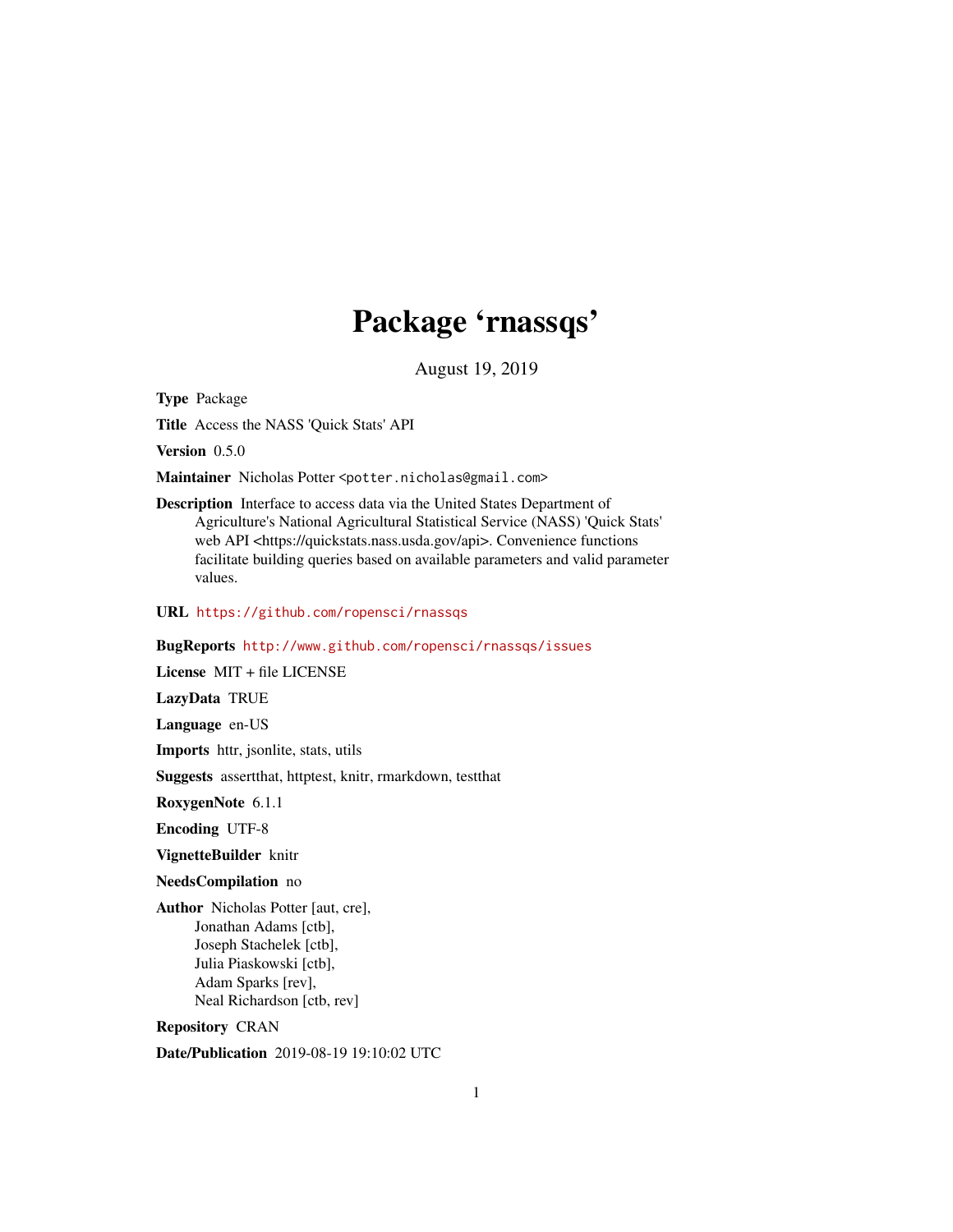# <span id="page-1-0"></span>R topics documented:

| Index | 12 |
|-------|----|
|       |    |
|       |    |
|       |    |
|       |    |
|       |    |
|       |    |
|       |    |
|       |    |
|       |    |
|       |    |
|       |    |
|       |    |

rnassqs-package *rnassqs-package: Access the NASS 'Quick Stats' API*

# Description

rnassqs is a wrapper for the United States Department of Agriculture's National Agricultural Statistical Service (NASS) 'Quick Stats' API to enable getting NASS 'Quick Stats' data directly from R. Based on the httr API package guide.

# Details

The functions in this package facilitate getting data from NASS 'Quick Stats'. It handles the API key checking and storage, authorization, and fetching of data.

# Author(s)

Nicholas Potter

#### References

<http://quickstats.nass.usda.gov>

# See Also

<http://quickstats.nass.usda.gov/api>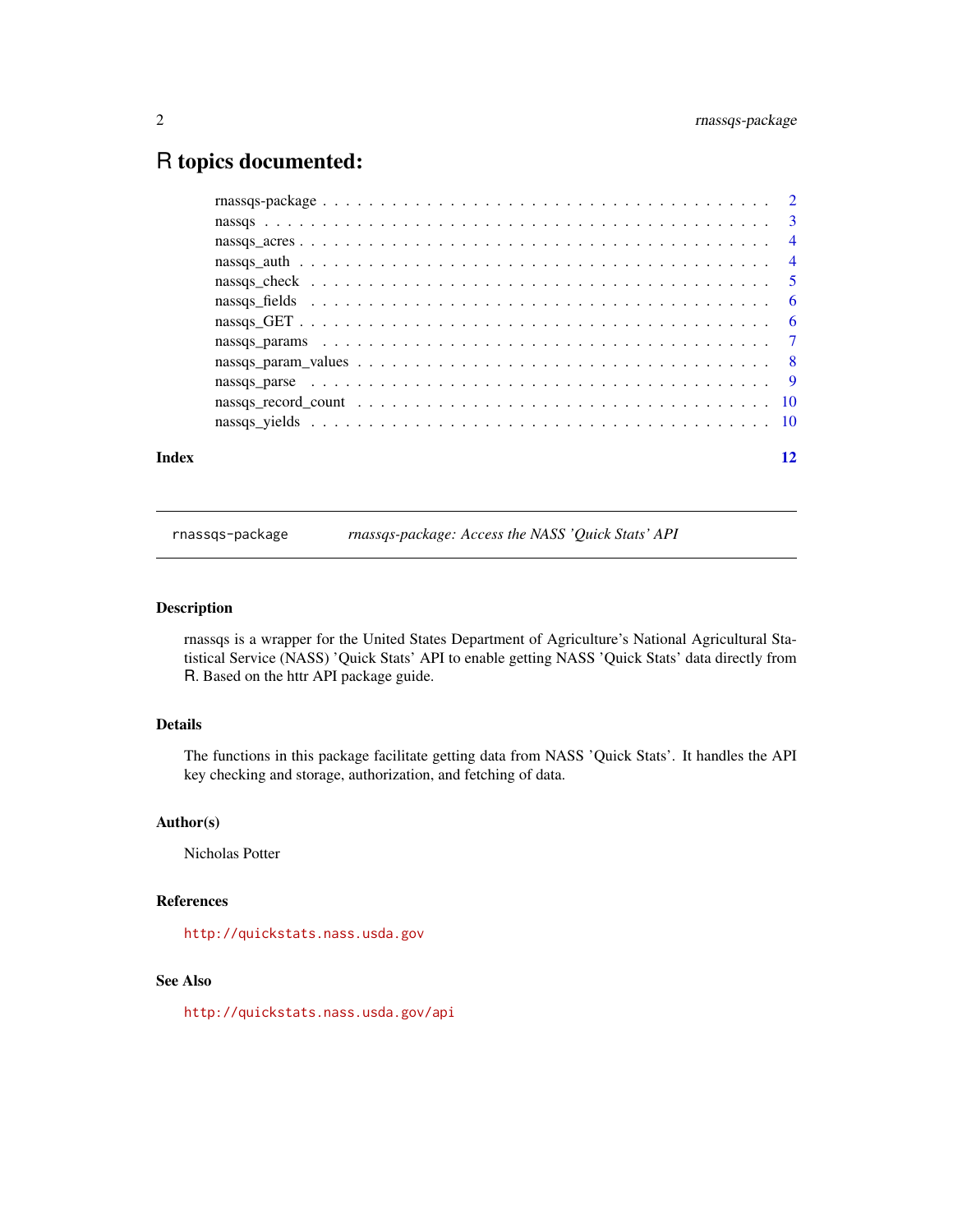<span id="page-2-1"></span><span id="page-2-0"></span>

The primary function in the rnassqs package, nassqs makes a HTTP GET request to the USDA-NASS Quick Stats API and returns the data parsed as a data.frame, plain text, or list. Various other functions make use of nassqs to make specific queries. For a data request the Quick Stats API returns JSON that when parsed to a data.frame contains 39 columns and a varying number of rows depending on the query. Unfortunately there is not a way to restrict the number of columns.

# Usage

 $massqs(..., as = c("data-frame", "text", "list"))$ 

#### Arguments

| $\cdots$ | either a named list of parameters or a series of parameters to form the query |
|----------|-------------------------------------------------------------------------------|
| as       | whether to return a data frame, list, or text string nassqs_GET()             |

# Value

a data frame, list, or text string of requested data.

# See Also

[nassqs\\_GET\(\)](#page-5-1), [nassqs\\_yields\(\)](#page-9-1), [nassqs\\_acres\(\)](#page-3-1)

# Examples

```
# Get corn yields in Virginia in 2012
params <- list(commodity_name = "CORN",
               year = 2012,
               agg_level_desc = "COUNTY",
               state_alpha = "VA",
               statisticcat_desc = "YIELD")
yields <- nassqs(params)
head(yields)
```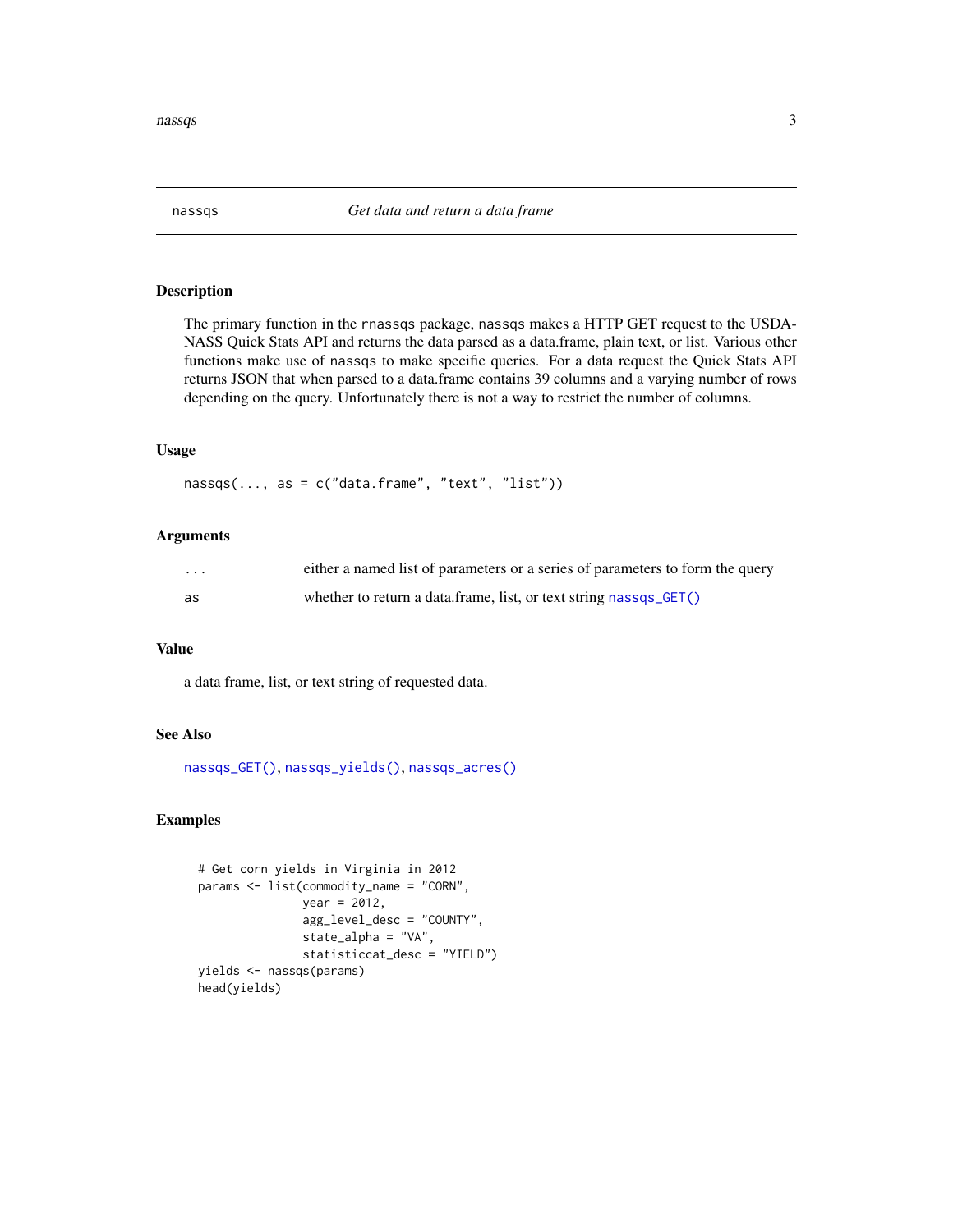<span id="page-3-1"></span><span id="page-3-0"></span>

Get NASS Area given a set of parameters.

# Usage

```
nassqs_acres(..., area = c("AREA", "AREA PLANTED", "AREA BEARING",
  "AREA BEARING & NON-BEARING", "AREA GROWN", "AREA HARVESTED",
  "AREA IRRIGATED", "AREA NON-BEARING", "AREA PLANTED",
  "AREA PLANTED, NET"))
```
# Arguments

| $\cdots$ | either a named list of parameters or a series of parameters to form the query |
|----------|-------------------------------------------------------------------------------|
| area     | the type of area to return. Default is all types.                             |

#### Value

a data.frame of acres data

# Examples

```
# Get Area bearing for Apples in Washington, 2012.
params <- list(
 commodity_desc = "APPLES",
 year = "2012",
 state_name = "WASHINGTON",
  agg_level_desc = "STATE"
\lambdaarea <- nassqs_area(params, area = "AREA BEARING")
head(area)
```

| nassgs_auth | Get/Set the environmental variable NASSQS_TOKEN to the API key |
|-------------|----------------------------------------------------------------|
|             |                                                                |

# Description

If the API key is provided, sets the environmental variable. You can set your API key in four ways:

#### Usage

nassqs\_auth(key)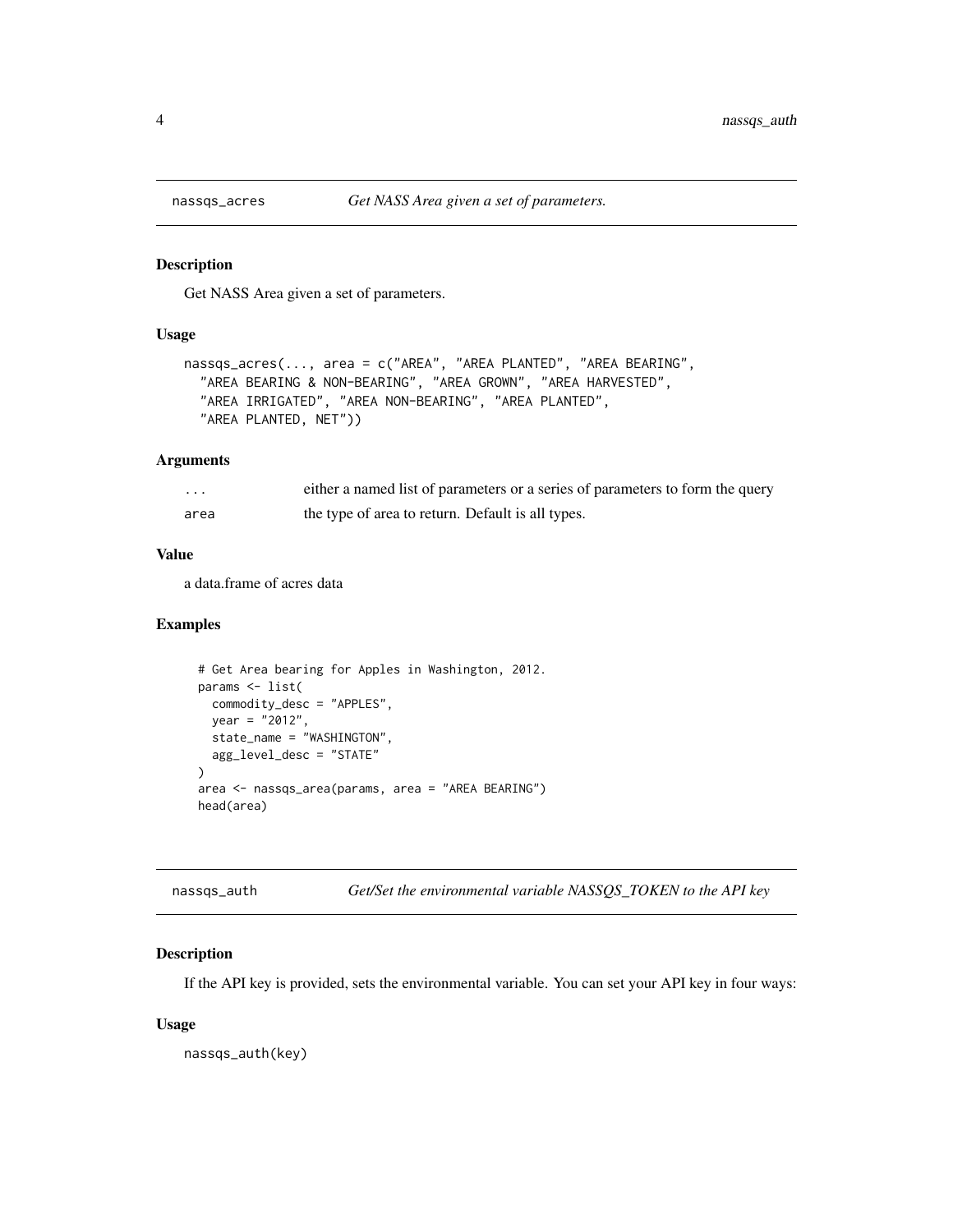# <span id="page-4-0"></span>nassqs\_check 5

#### **Arguments**

key the API key (obtained from <https://quickstats.nass.usda.gov/api>)

# Details

- 1. directly or as a variable from your R program: nassqs\_auth(key = "<your api key>"
- 2. by setting NASSQS\_TOKEN in your R environment file (you'll never have to enter it again).
- 3. by entering it into the console when asked (it will be stored for the rest of the session.)

#### Examples

```
# Set the API key
nassqs_auth(key = "<your api key>")
Sys.getenv("NASSQS_TOKEN")
```
nassqs\_check *Check the response.*

# Description

Check that the response is valid, i.e. that it doesn't exceed 50,000 records and that all the parameter values are valid. This is used to ensure that the query is valid before querying to reduce wait times before receiving an error.

# Usage

```
nassqs_check(response)
```
#### Arguments

response a [httr::GET\(\)](#page-0-0) request result returned from the API.

# Value

nothing if check is passed, or an informative error if not passed.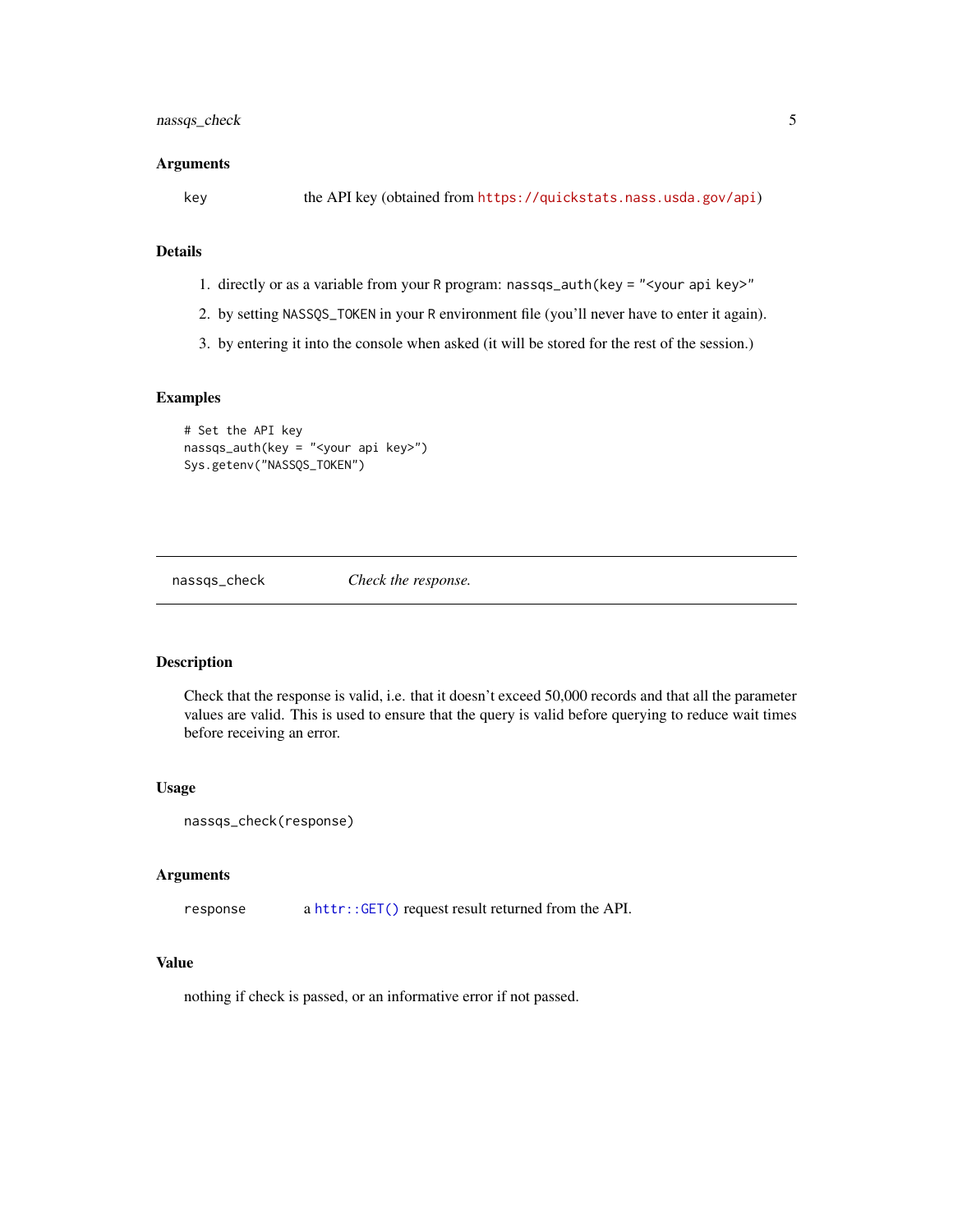<span id="page-5-0"></span>

Deprecated. Use [nassqs\\_params\(\)](#page-6-1) instead.

# Usage

nassqs\_fields(...)

# Arguments

... a parameter, series of parameters, or a list of parameters that you would like a description of. If missing, a list of all available parameters is returned.

<span id="page-5-1"></span>nassqs\_GET *Issue a GET request to the NASS 'Quick Stats' API*

#### Description

This is the workhorse of the package that provides the core request functionality to the NASS 'Quick Stats' API: <https://quickstats.nass.usda.gov/api>. In most cases [nassqs\(\)](#page-2-1) or other high-level functions should be used. nassqs\_GET() uses [httr::GET\(\)](#page-0-0) to make a HTTP GET request, which returns a request object which must then be parsed to a data.frame, list, or other R object. Higher-level functions will do that parsing automatically. However, if you need access to the request object directly, nassqs\_GET() provides that.

#### Usage

```
nassqs_GET(..., api_path = c("api_GET", "get_param_values",
  "get_counts"))
```
#### Arguments

| .        | either a named list of parameters or a series of parameters to use in the query |
|----------|---------------------------------------------------------------------------------|
| api_path | the API path that determines the type of request being made                     |

#### Value

a [httr::GET\(\)](#page-0-0) response object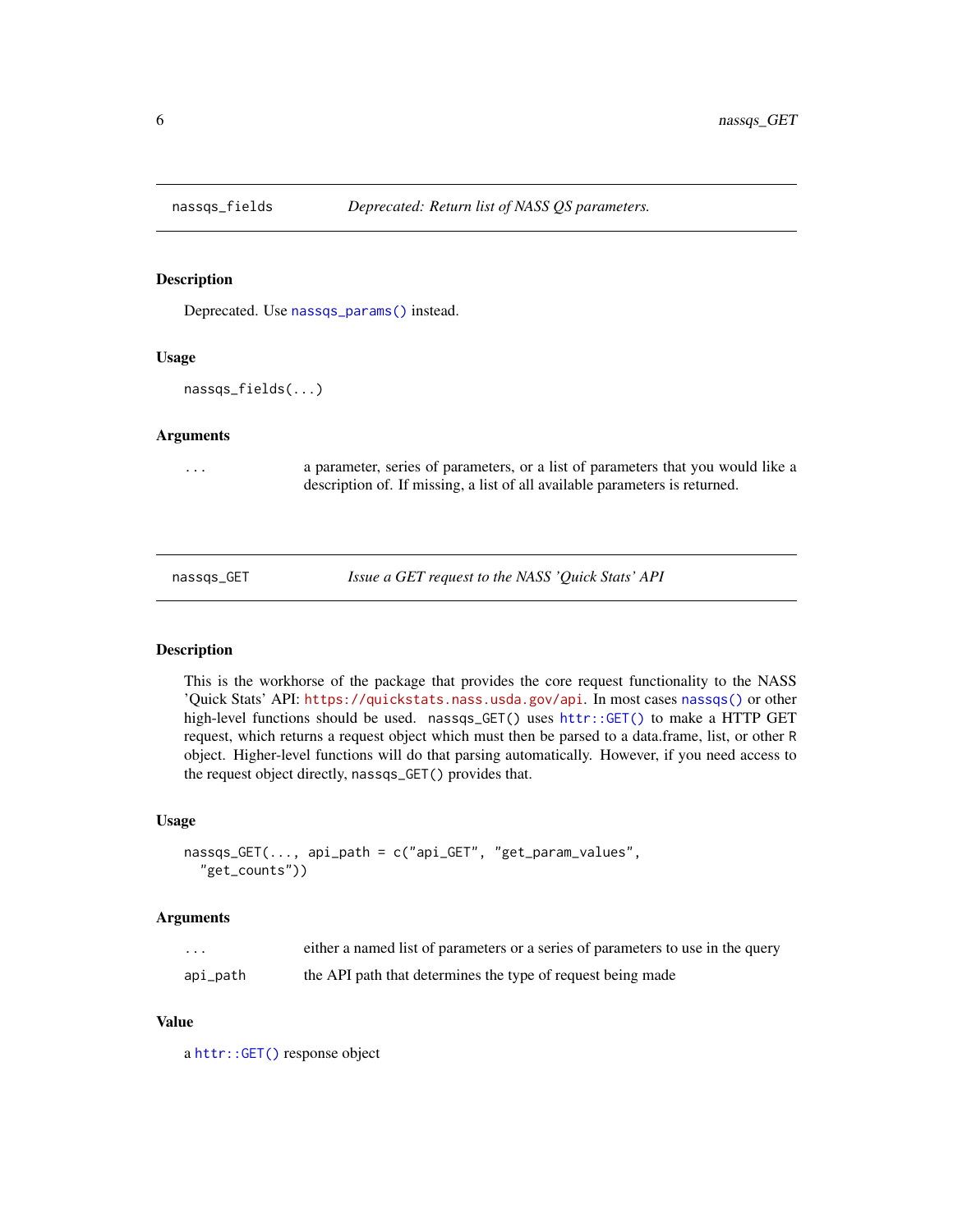# <span id="page-6-0"></span>nassqs\_params 7

#### Examples

```
# Yields for corn in 2012 in Washington
params <- list(commodity_name = "CORN",
               year = 2012.
               agg_level_desc = "STATE",
               state_alpha = "WA",
               statisticcat_desc = "YIELD")
# Returns a request object that must be parsed either manually or
# by using nassqs_parse()
response <- nassqs_GET(params)
yields <- nassqs_parse(response)
head(yields)
# Get the number of records that would be returned for a given request
# Equivalent to 'nassqs_record_count(params)'
response <- nassqs_GET(params, api_path = "get_counts")
records <- nassqs_parse(response)
records
# Get the list of allowable values for the parameters 'statisticcat_desc'
# Equivalent to 'nassqs_param_values("statisticcat_desc")'
req <- nassqs_GET(list(param = "statisticcat_desc"),
                  api_path = "get_param_values")
statisticcat_desc_values <- nassqs_parse(req, as = "list")
head(statisticcat_desc_values)
```
<span id="page-6-1"></span>

nassqs\_params *Return list of NASS QS parameters.*

#### **Description**

Contains a simple hard-coded list of all available parameters. If no parameter name is provided, returns a list of all parameters. More information can be found in the API documentation on parameters found at [https://quickstats.nass.usda.gov/api#param\\_define](https://quickstats.nass.usda.gov/api#param_define).

#### Usage

```
nassqs_params(...)
```
#### Arguments

... a parameter, series of parameters, or a list of parameters that you would like a description of. If missing, a list of all available parameters is returned.

#### Value

a list of all available parameters or a description of a subset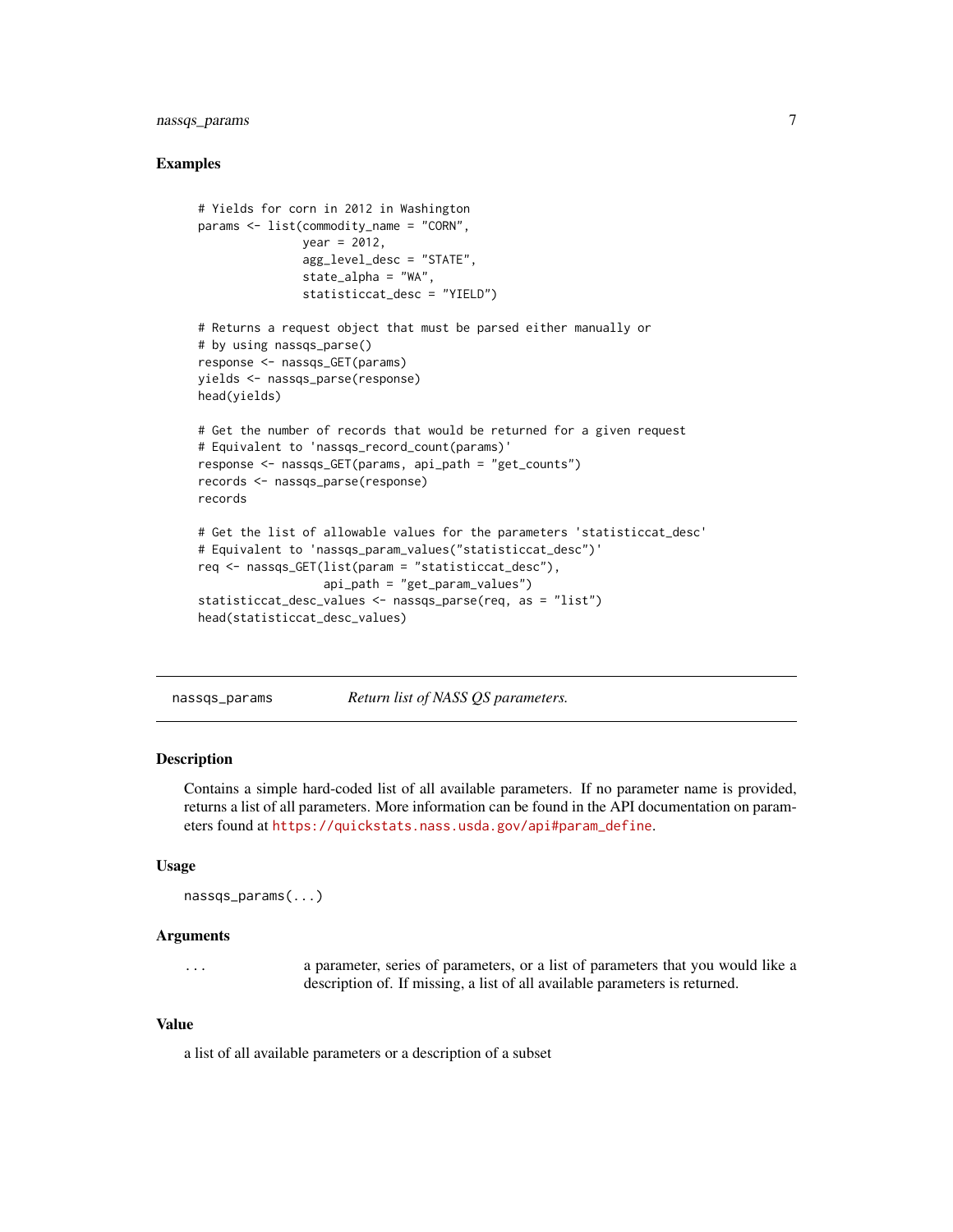# Examples

```
# Get a list of all available parameters
nassqs_params()
# Get information about specific parameters
nassqs_params("source_desc", "group_desc")
```
nassqs\_param\_values *Get all values for a specific parameter.*

# Description

Returns a list of all possible values for a given parameter.

#### Usage

```
nassqs_param_values(param)
```
#### Arguments

param the name of a NASS quickstats parameter

# Value

a list containing all valid values for that parameter

### Examples

# See all values available for the statisticcat\_desc field. Values may not # be available in the context of other parameters you set, for example # a given state may not have any 'YIELD' in blueberries if they don't grow # blueberries in that state. # Requires an API key:

nassqs\_param\_values("source\_desc")

<span id="page-7-0"></span>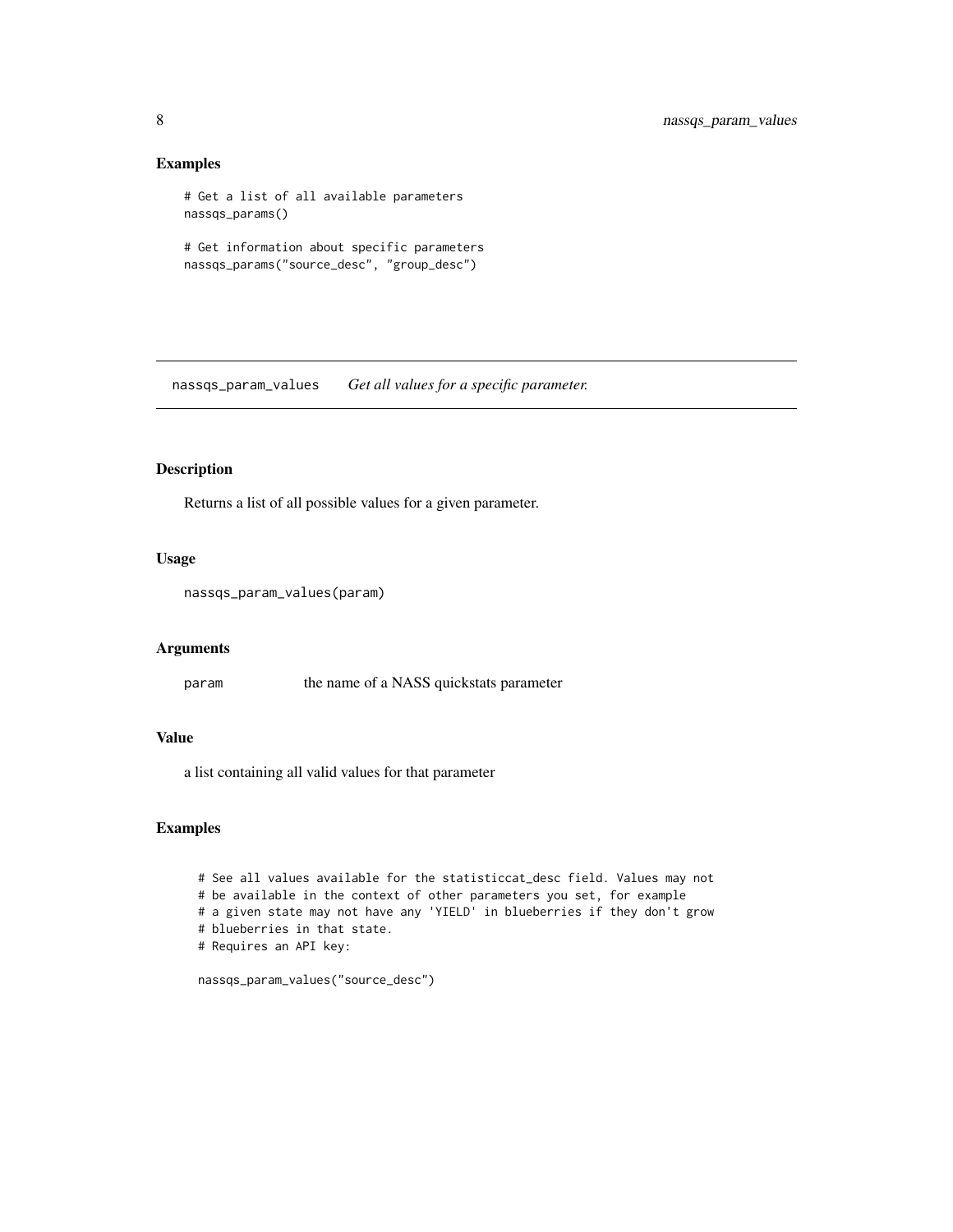<span id="page-8-0"></span>

Returns a data frame, list, or text string. If a data.frame, all columns except year strings because the 'Quick Stats' data returns suppressed data as ' $(D)$ ', ' $(Z)$ ', or other character indicators which mean different things. Converting the value to a numerical results in NA, which loses that information.

### Usage

```
nassqs_parse(req, as = c("data.frame", "list", "text"), ...)
```
#### Arguments

| rea                  | the GET response from $n$ nassqs $GET()$                                  |
|----------------------|---------------------------------------------------------------------------|
| as                   | whether to return a data frame, list, or text string                      |
| $\ddot{\phantom{0}}$ | additional parameters passed to jsonlite::fromJSON() or utils::read.csv() |

# Value

a data frame, list, or text string of the content from the response.

#### Examples

```
# Set parameters and make the request
params <- list(commodity_name = "CORN",
               year = 2012,agg_level_desc = "STATE",
               statelpha = "WA",
               statisticcat_desc = "YIELD")
response <- nassqs_GET(params)
# Parse the response to a data frame
corn <- nassqs_parse(response, as = "data.frame")
head(corn)
# Parse the response into a raw character string.
corn_text<- nassqs_parse(response, as = "text")
head(corn_text)
# Get a list of parameter values and parse as a list
response <- nassqs_GET(list(param = "statisticcat_desc"),
                  api_path = "get_param_values")
statisticcat_desc_values <- nassqs_parse(response, as = "list")
head(statisticcat_desc_values)
```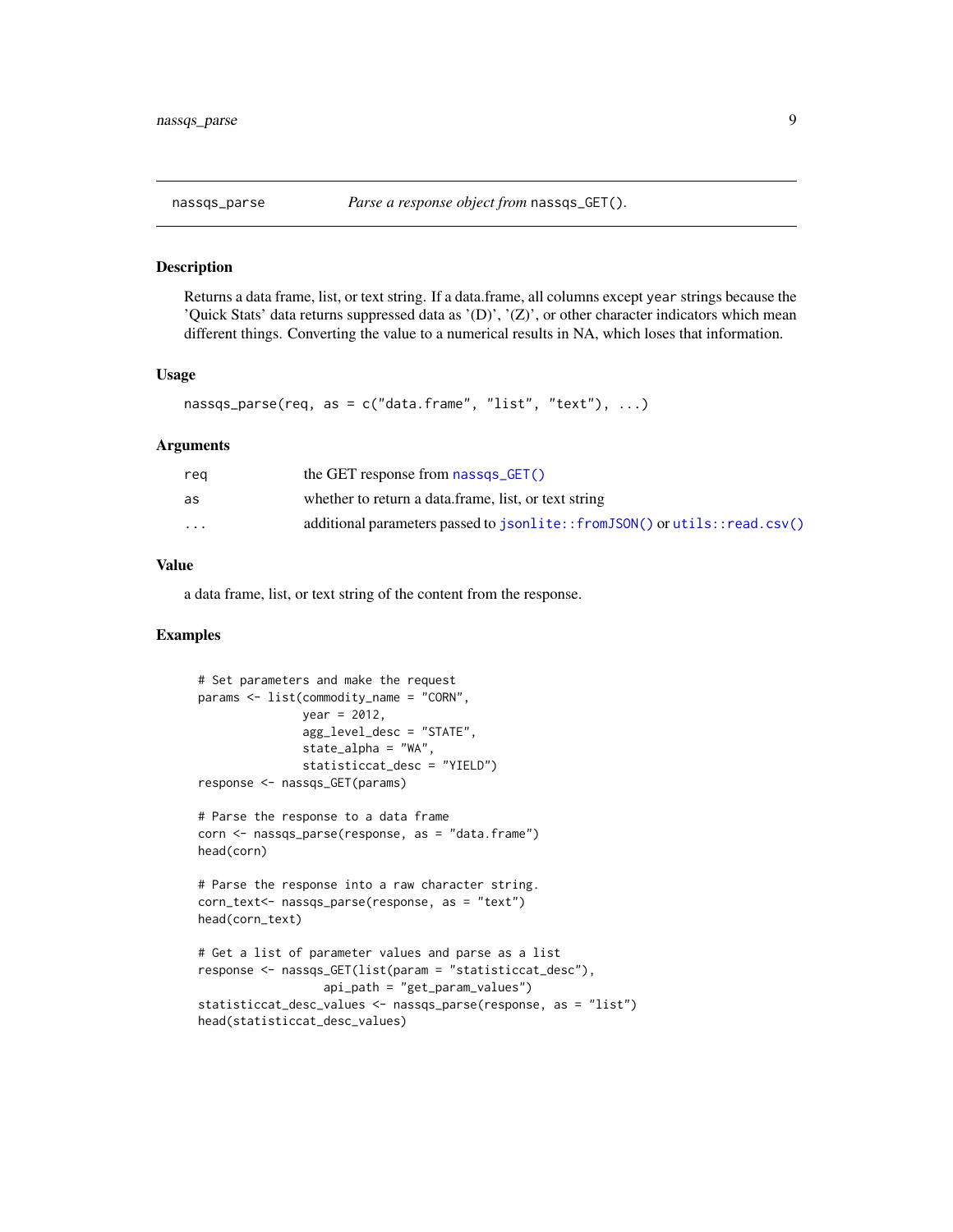<span id="page-9-0"></span>nassqs\_record\_count *Get a count of number of records for given parameters.*

#### Description

Returns the number of records that fit a set of parameters. Useful if your current parameter set returns more than the 50,000 record limit.

#### Usage

```
nassqs_record_count(...)
```
#### Arguments

... either a named list of parameters or a series of parameters to form the query

# Value

integer that is the number of records that are returned from the API in response to the query

# Examples

```
# Check the number of records returned for corn in 1995, Washington state
params <- list(
 commodity_desc = "CORN",
 year = "2005",
 agg_level_desc = "STATE",
  state_name = "WASHINGTON"
)
records <- nassqs_record_count(params)
records # returns 17
```
<span id="page-9-1"></span>nassqs\_yields *Get yield records for a specified crop.*

# Description

Returns yields for other specified parameters. This function is intended to simplify common requests.

#### Usage

nassqs\_yields(...)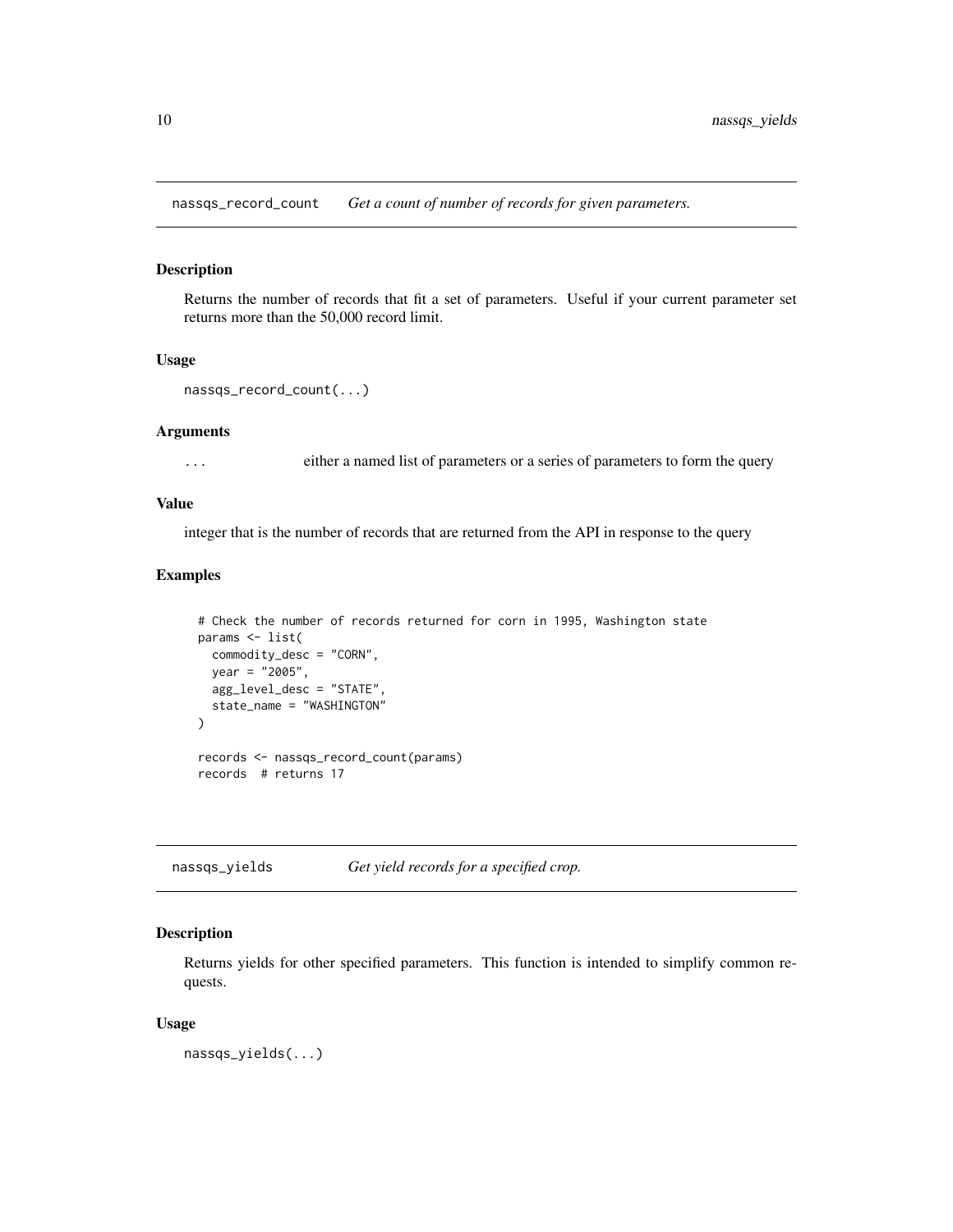# nassqs\_yields 11

# Arguments

... either a named list of parameters or a series of parameters to form the query

### Value

a data.frame of yields data

# Examples

```
# Get yields for wheat in 2012, all geographies
params <- list(
 commodity_desc = "WHEAT",
 year = "2012",
 agg_level_desc = "STATE",
 state_alpha = "WA")
yields <- nassqs_yield(params)
head(yields)
```